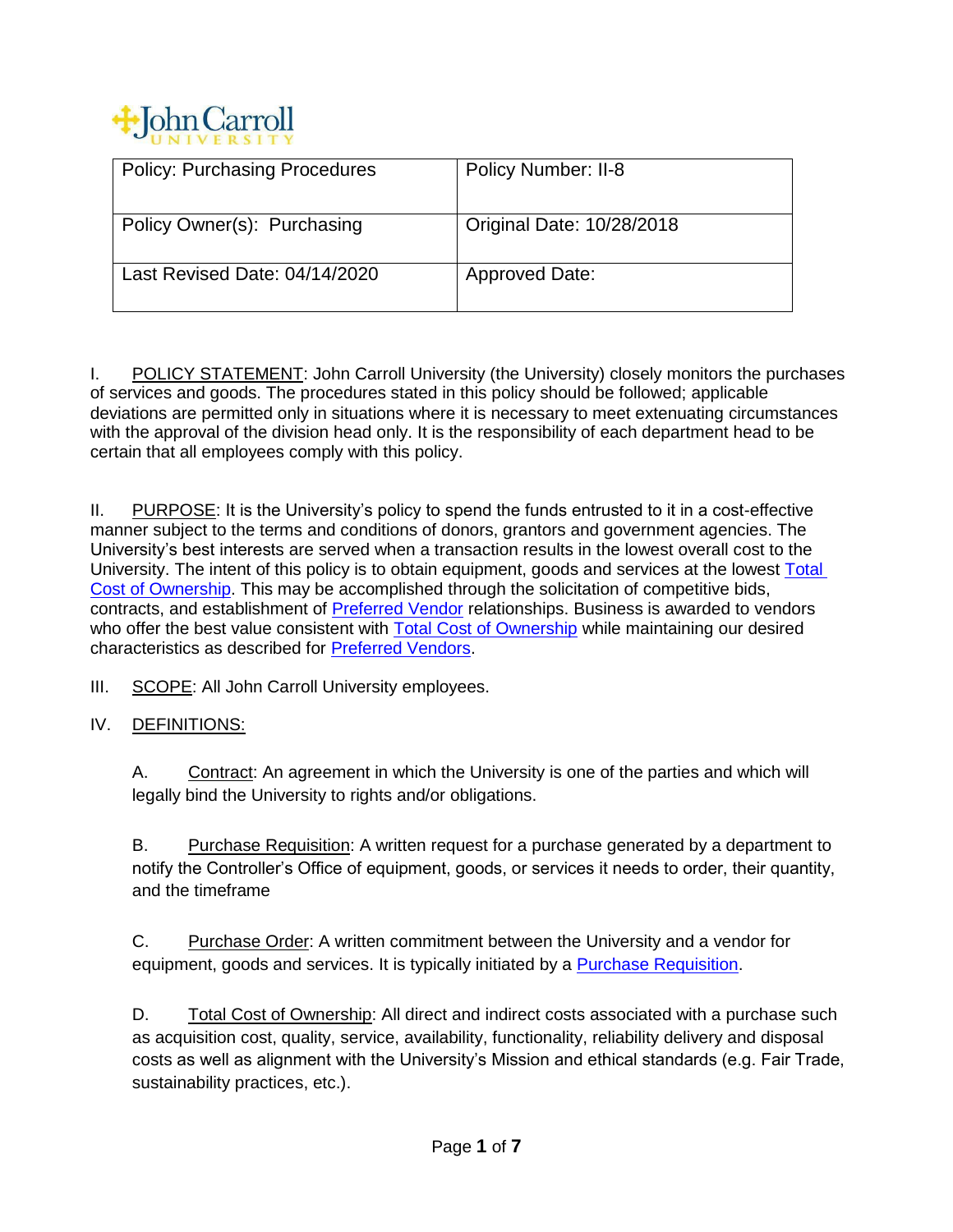<span id="page-1-0"></span>E. Preferred Vendors: A vendor with whom the University has negotiated an agreement that could include price discounts, exchange of information (such as anticipated needs, price changes, etc.), simplified ordering methods, set delivery programs, specialized customer service requirements, and billing/payment methods. These vendors generally have an established relationship with the University; are familiar with University facilities, policies and procedures; and have excellent reputations. [Preferred Vendors](#page-1-0) are reviewed on a periodic basis unless long-term contractual agreements have been established. Desired characteristics of a [Preferred Vendor](#page-1-0) may include:

- 1. A vendor with whom the University makes frequent purchases;
- 2. Frequent, transparent communication;
- 3. Sharing of best-practices;
- 4. Investment in continuous improvement;

5. Alignment with the University's Mission and ethical standards (e.g. Fair Trade, sustainability practices, etc.)

- 6. Active collaboration including co-identification of improvement opportunities;
- 7. Optimization of entire supply chain;
- 8. Best in class service;

9. New project "right of first refusal" provided product/service and price objectives meet project requirements;

- 10. Candidates for early supplier involvement in new projects and initiatives;
- 11. Quality;
- 12. Lower overall cost;
- 13. Streamlined ordering processes; and/or
- 14. Agree to the University's Terms and Conditions of Purchases.

<span id="page-1-1"></span>F. Hazardous and Controlled Substances: Equipment and goods for which clearance must be obtained from the Director of Regulatory Affairs and Risk Management before any hazardous and/or controlled substances can be purchased. Once these items are approved, these items can be re-ordered without subsequent approval. These items include:

1. Radioactive and/or hazardous materials unless they have been approved through the department head and reviewed with the Director of Regulatory Affairs and Risk Management;

2. Controlled substances unless they have been approved through the department head and reviewed with the Director of Regulatory Affairs and Risk Management; and/or

3. Any chemical listed on the State Emergency Response Commission's (SERC's) Extremely Hazardous Substance List. [https://epa.ohio.gov/Portals/27/serc/SERC\\_EHS\\_List.pdf](https://epa.ohio.gov/Portals/27/serc/SERC_EHS_List.pdf)

# V. PROCEDURES:

A. DELEGATION OF PURCHASING AUTHORITY- The Controller may initiate and oversee purchasing needs with certain individuals within departments in specific cases involving routine procurement, subject to standardized procedures set by the Controller's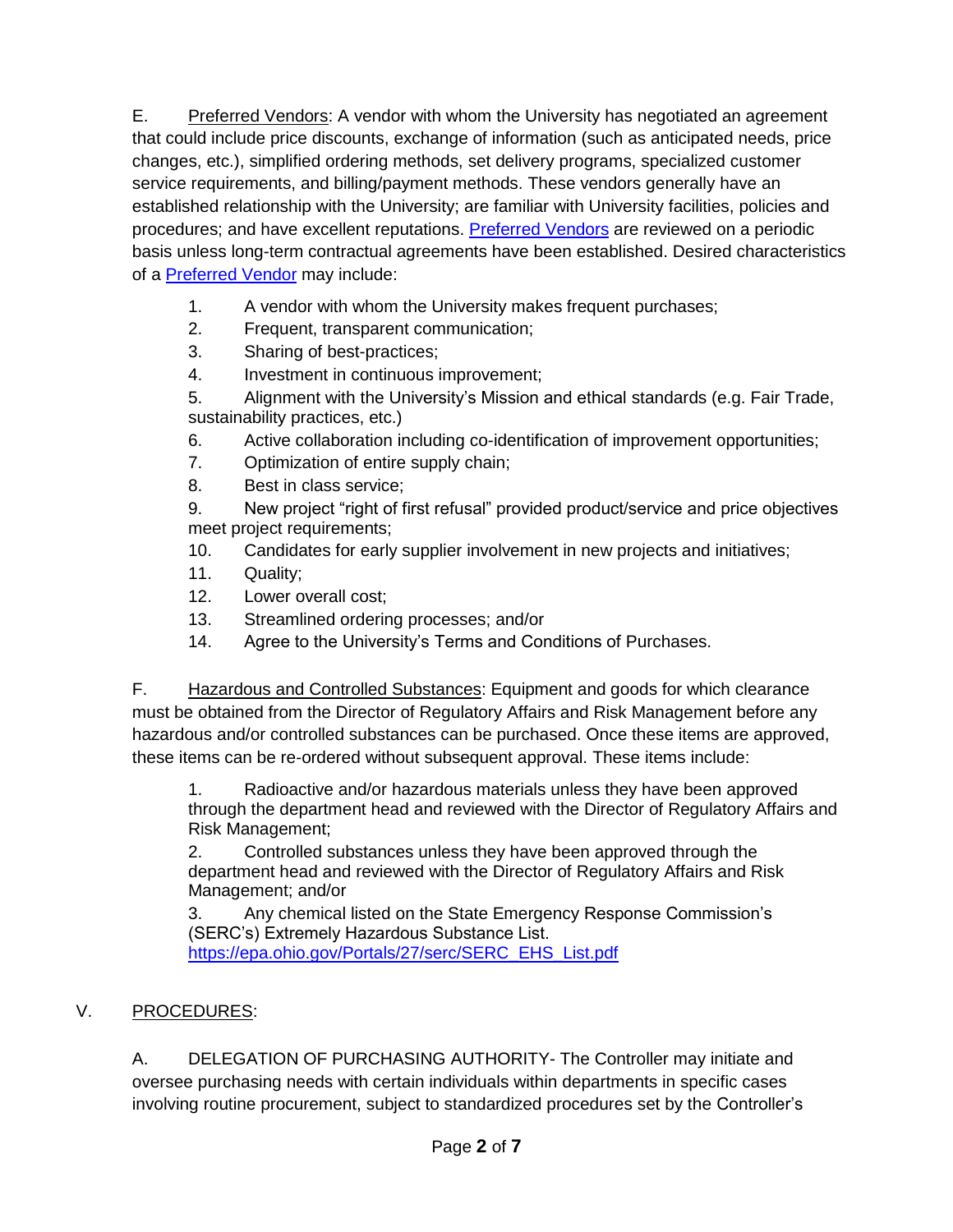Office. Such individuals must follow the purchasing guidelines developed for their department and assume full responsibility for making purchasing transactions in accordance with established policies.

- 1. Such authority will be given in writing and may be withdrawn at any time.
- 2. When delegation is granted, the guidelines developed may include:
	- a) Specific functions granted, i.e., right to request quotations, tabulate and evaluate bids, make awards;
	- b) Specific items or types of items to be purchased;
	- c) Methods of taking bids (sealed or telephone bids);
	- d) Number of bids required;
	- e) Approval to determine qualified bidders; and/or
	- f) Reports required by Controller's Office.

B. Any purchases of equipment, goods, and services that require the University to enter into a [Contract](#page-0-2) require adherence to the Contract Approval and Signatory Policy.

C. No personal purchases are permitted, either via [Purchase Order,](#page-0-3) check request, or a University-sponsored credit card. In addition, no employee may use the University's name or present themselves as an agent of the University when making personal purchases. However, the Controller's Office will encourage the University's vendors to extend any "favorable pricing" directly to Faculty and Staff.

D. The procedure employees should follow for selection and approval will be dependent upon the estimated cost of the purchase.

E. The following items require a [Purchase Order](#page-0-3) regardless of their cost, unless these items are obtained through a [Preferred Vendor](#page-1-0) or with prior consent from the Controller:

- 1. Office Supplies
- 2. Printing
- 3. Housekeeping Supplies
- 4. Furniture
- 5. Equipment Purchases
- 6. Equipment or Facilities Rental
- 7. Software & Computer Equipment
- 8. [Hazardous or Controlled Substances](#page-1-1)
- 9. Renovations and Facility Upgrades

10. [TECHNOLOGY PURCHASES:](#page-7-0) Technology purchases must be facilitated through the Information Technology Services (ITS) department or purchased with explicit ITS approval according to the Technology Purchasing Addendum to this policy. This includes but is not limited to computers, computer software and/or implementation services, cloud-based software services, computer accessories, and TVs/Displays.

F. Miscellaneous purchases from vendors with a cost of less than \$5,000 should be made with the University Purchasing Card ("P-Card') whenever possible.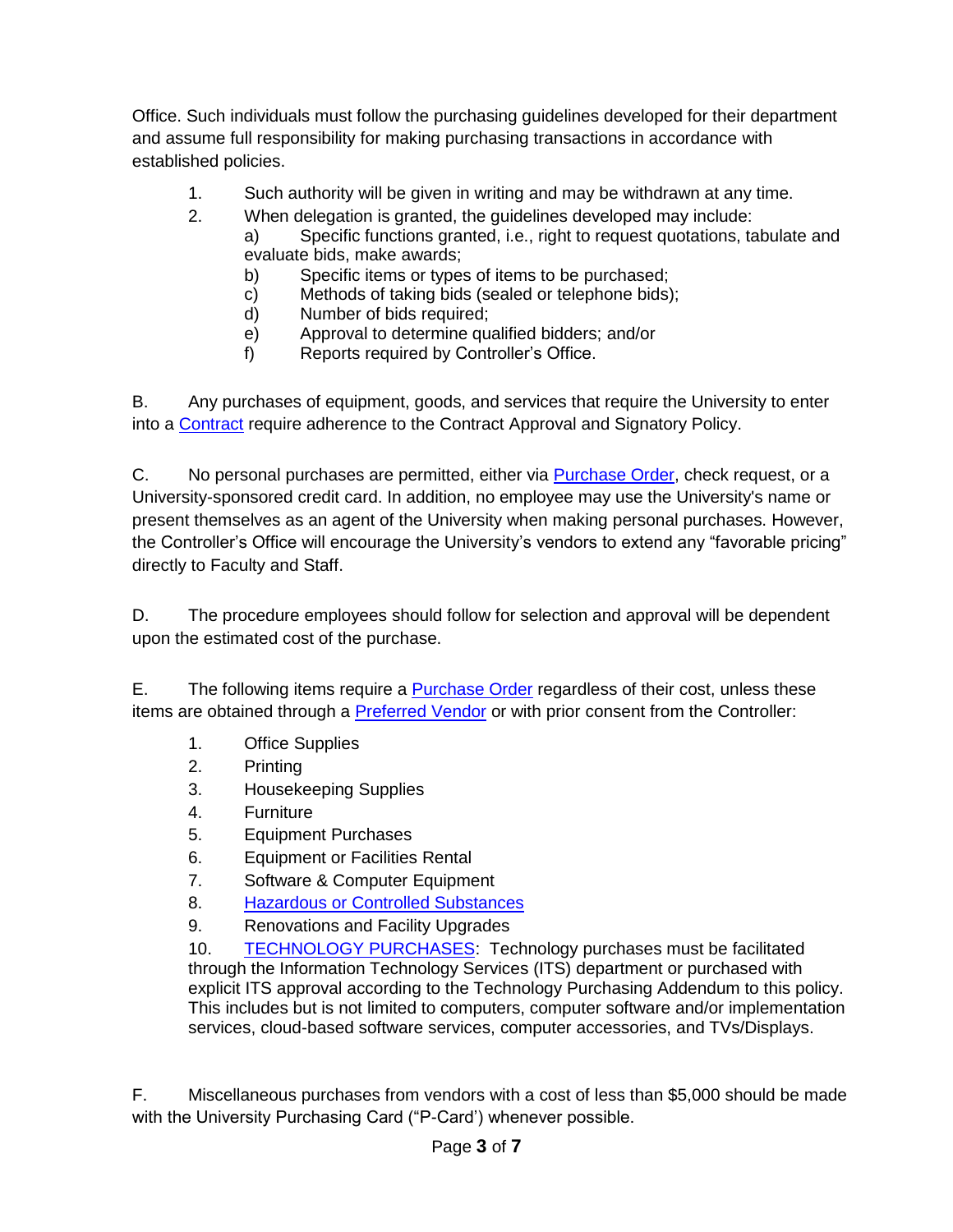1. Use of P-Card should eliminate the need for a sales tax exemption form or expense reimbursement request.

2. The Purchasing Policy supersedes any conflicting statements set forth in the Pcard policy, except those related to prohibited purchases and minimum spending limits. 3. If a P-card cannot be used to complete the purchase, please contact the Controller's Office for a Sale Tax Exemption Form. Present this form when you complete your purchase and your purchase will not include sales tax.

G. A purchase required for equipment, goods, and services with a total cost of more than \$5,000, requires a [Purchase Requisition](#page-0-1) and should be coordinated with the Controller's Office, unless they are made through a **Preferred Vendor** or with a vendor with whom the University has a [Contract.](#page-0-2) The Controller's Office will assist the department to determine the best method for payment and invoice processing.

1. The University utilizes a Modified Centralized Purchasing System via Banner for the acquisition of its equipment, goods, and services. Under this system, all items are procured through the Controller's Office or one of its authorized agents.

2. Preparation of a [Purchase Requisition-](#page-0-1) The person(s) responsible for initiating a purchase of over \$5,000 within a department should prepare a [Purchase Requisition](#page-0-1) (EZ Requisition or Banner On-Line Requisition). The [Purchase Requisition](#page-0-1) should include:

- a) Date Prepared & Date Required (if important)
- b) Recipient's Name
- c) Department's Name
- d) Authorized Signature (Department Head, Dean and/or Vice President)

e) All relevant Budget Numbers, an Organization Code, plus any Activity Codes (if desired)

- f) Vendor Name (if known or if one is preferred)
- g) Address, Phone, Email & Fax (if it is a company that the University currently is not doing business with)

h) Quantity, Description, & Cost of Item (including model and/or catalog number)

i) Proper Approval

3. Depending on the item or dollar amount, the Vice President of Finance and Administration may need to approve the [Purchase Requisition](#page-0-1) as well as the Department Head. Once the form is completed, forward the original copy to the Controller's Office and retain a duplicate copy for your records.

4. If the purchase transaction is an emergency (Rush), an EZ/Quick Purchase Requisition can be hand delivered to the Controller's Office. If a Banner Requisition has been created on-line, the requisition number should be noted and call placed to the Controller's Office referencing that requisition number. Every effort will be made to process "Rush" [Purchase Requisitions](#page-0-1) immediately. If, for any reason, the buyer has difficulty meeting the time requirement, the Controller's Office will contact the requester.

- 5. Exceptions to completing a **Purchase Requisition** fall under one of the following:
	- a) A purchase made under the P-card policies

b) Contractual services under which terms and/or hourly rates are clearly listed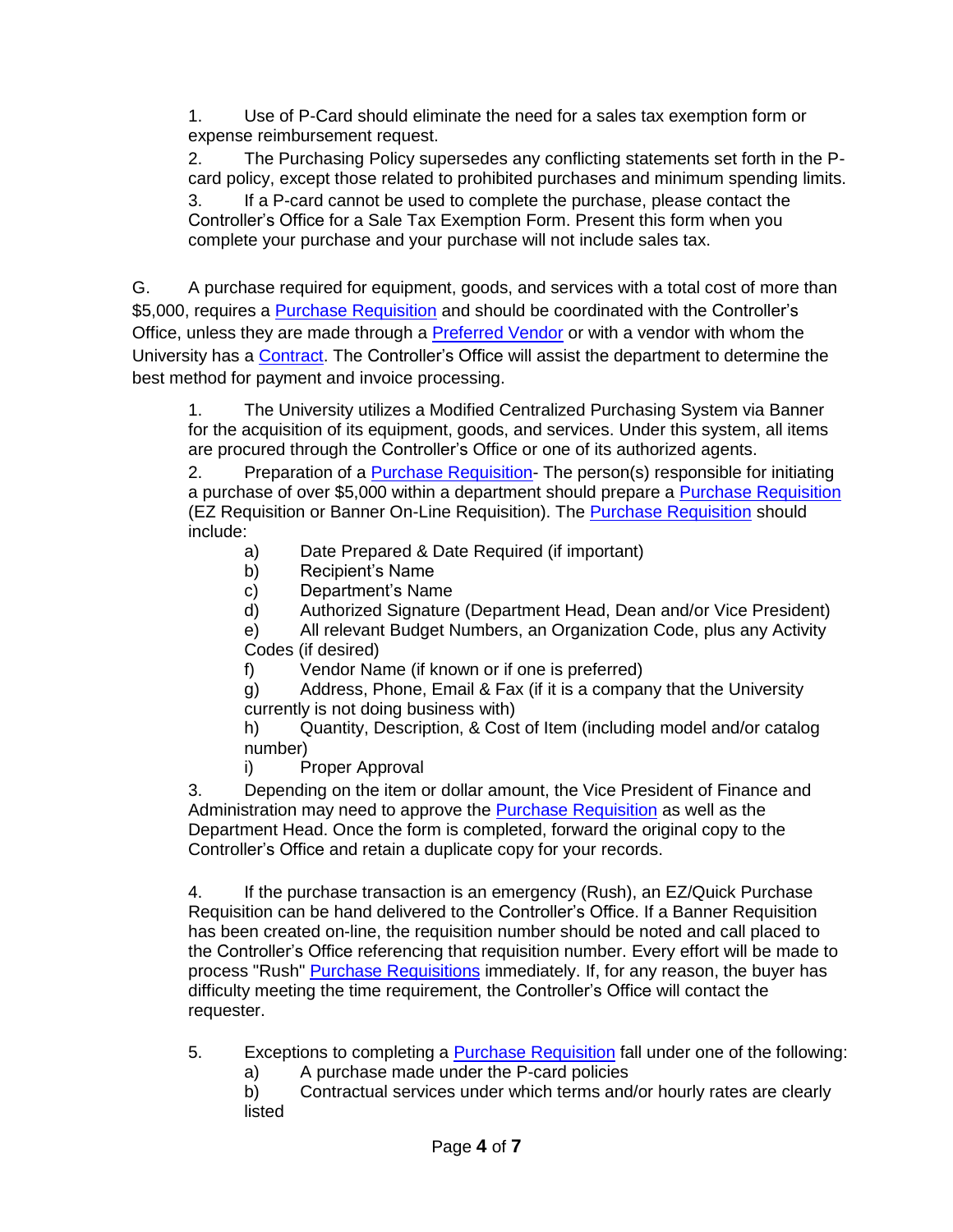- c) Use of [Employee Travel Expense Reports](https://www.google.com/url?client=internal-element-cse&cx=001889636105854551537:orktvixnra0&q=https://jcu.edu/sites/default/files/2020-02/2020_multi_voucher.xlsm&sa=U&ved=2ahUKEwj7y9aH24_vAhWfGFkFHfkVB4wQFjAAegQIARAB&usg=AOvVaw3-oWRBMcA0EFr7rdLbkg0a)
- d) Purchase of items with a total cost less than \$5,000 (unless required)<br>e) Utility Expenses
- Utility Expenses

f) [Hazardous and Controlled Substances](#page-1-1) (once approved by Director of Regulatory Affairs and Risk Management)

H. Capital purchases costing more than \$10,000

1. Budgeted items- A budgeted capital item costing more than \$10,000 needs the approval of the Vice President of the division or Dean of the College requesting the purchase before the order will be placed.

2. Non-budgeted items-A non-budgeted capital item costing more than \$10,000 needs the approval of the Vice President of the division or Dean of the College requesting the item and must be reviewed with the Director of Budget & Financial Analysis. The Vice President for Finance and Administration must then approve the request before the order will be placed.

I. Obtain Written Bids or Quotes to verify that the pricing provided by the vendor is competitive:

- 1. A minimum of two (2) written bids or quotations are to be obtained for:
	- a) All non-capital purchases exceeding \$5,000 up to \$10,000
	- b) All capital purchases exceeding \$10,000 up to \$25,000
- 2. A minimum of three (3) written bids or quotations is to be obtained for:
	- a) All non-capital purchases exceeding \$10,000
	- b) All capital purchases exceeding \$25,000

3. Competitive quotations may also be solicited for purchases below the established limits, whenever it would best serve the interests of the University.

4. Bids or quotes should be submitted with the Purchase Requisition.

5. Exceptions to the bidding process are made in situations where no apparent benefit would result to the University. Such exceptions include:

- a) Existing [Contract](#page-0-2) or price agreement;
	- b) Single authorized distributor;

c) Specialized service that has been confirmed by Controller to require individualized selection of service provider or involvement of insurance provider in selection (i.e. cyber security service provider; specialized environmental services; legal services etc.)

- d) Duplication of investment (e.g.: die cuts, negatives, plates, etc.); and/or
- e) Sole-source with justification attached.

6. The Controller must approve any exceptions to this procedure. Additionally, a reduced number of bids or quotations are allowed in emergency situations where time is critical. Quotes may be obtained via email or over the telephone; however a [Purchase Requisition](#page-0-1) must still be completed and a signed [Purchase Order](#page-0-3) submitted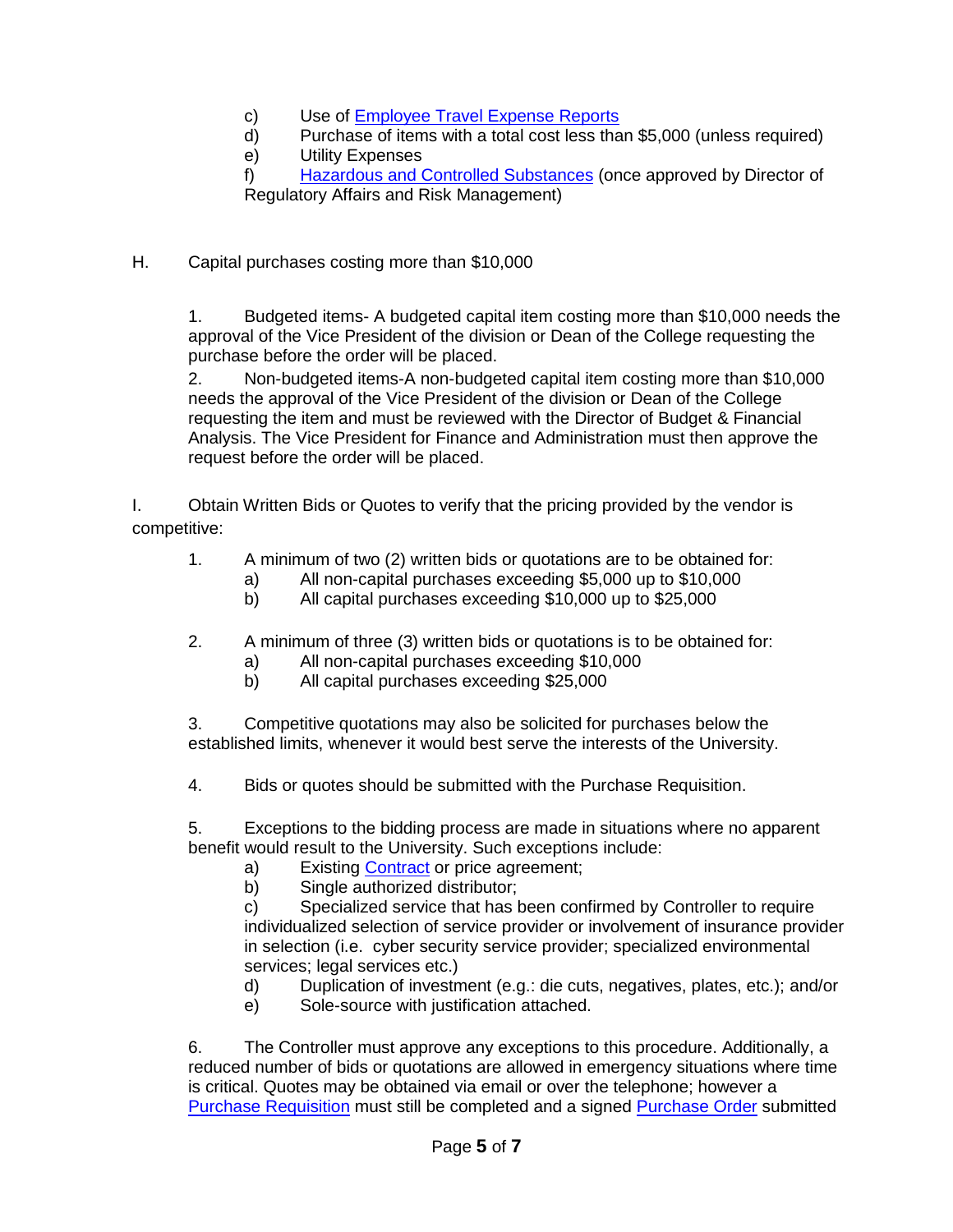to the vendor before any payment for service or equipment will be authorized.

7. When bids or quotations are received, evaluation of the lowest [Total Cost of](#page-0-0)  [Ownership](#page-0-0) is determined, and the lowest bidder ordinarily is to be selected. If the lowest bidder is not selected, a list of reasons for the decision must be documented. In the event that the required number of vendors has not been obtained due to a nonresponse from a solicited vendor, documentation should be maintained with the other bids that a bid was solicited and a response was not received.

## VI. [PURCHASE ORDER](#page-0-3)

A. The University [Purchase Order](#page-0-3) is a legal [Contract](#page-0-2) containing terms and conditions providing protection for departments. [Purchase Orders](#page-0-3) are processed and approved based on the Signatory Policy. The [Purchase Order](#page-0-3) process provides the necessary information and audit documentation.

B. The process to create a [Purchase Order](#page-0-3) is to first complete a [Purchase Requisition](#page-0-1) including the quote information via the electronic form on the Purchase Department website [https://jcu.edu/business-office/purchasing-](https://jcu.edu/business-office/purchasing-accounts-payable) [accounts-payable.](https://jcu.edu/business-office/purchasing-accounts-payable) The completed and signed [Purchase Requisition](#page-0-1) should be sent to the Supervisor of Purchasing. From there a [Purchase](#page-0-3)  [Order](#page-0-3) will be created and sent to the supplier directly from the Controller's Office.

## VII. RECEIPT OF EQUIPMENT, GOODS AND SERVICES

A. Vendors with whom purchases are placed must accurately document the University employee's name and department on the packing slip. The employee's name, department, and accounting information should appear on the invoice.

B. Upon receipt of equipment, goods, and services, it should be inspected to verify that it was received in good condition and compare it with the [Purchase Order](#page-0-3) to ensure that it was received in the correct quantities. Packing slips or other receiving documents should be maintained in the Department until the invoice is received.

C. A [Purchase Order](#page-0-3) number or copy of a Purchase Order must accompany all invoices presented to the University for Payment; otherwise that invoice will not be paid (except for [Preferred Vendors](#page-1-0) utilizing Summary Billing). Invoices are initially received, sorted, and routed from the Controller's Office to the ordering Departments unless they are Summary "Statement" Bills.

#### VIII. INVOICE PROCESSING

A. Upon receipt of the invoice, the packing slip or itemized statement should be compared to the invoiced charges. Departments confirm that the equipment, goods, or services were correctly received and that the invoice is accurate. If it matches correctly, the invoice should be approved by the employee who received the merchandise or service and their supervisor or budget manager and forwarded to Accounts Payable for processing.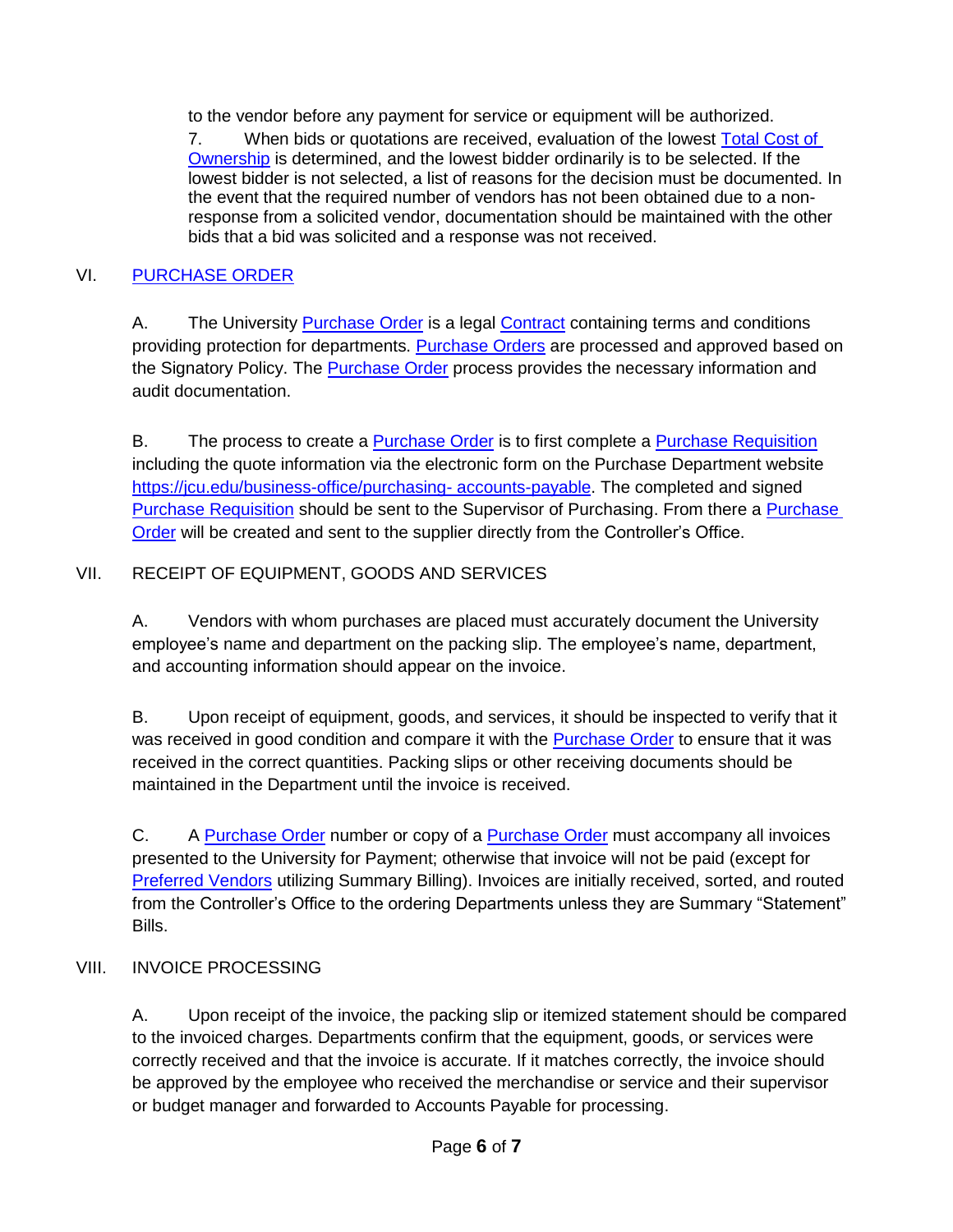B. Unsatisfactory Equipment or Goods If the items received are not in good condition, incorrect quantities have been sent, or the invoice is incorrect, notify the vendor. If satisfactorily settlement can be made, do so and notify the Controller's Office regarding the outcome. If the proposed settlement is not satisfactory, notify the Controller's Office, which will then coordinate the settlement.

## CROSS REFERENCE

[Conflict of Interest policy](http://webmedia.jcu.edu/hr/files/2018/11/I-6.5-Conflict-of-Interest-Policy_10_25_2018.pdf)

[Contract Approval and Signatory](http://webmedia.jcu.edu/hr/files/2018/10/II-4-Contract-Approval-Signatory_POST-final_v2.pdf) Authority Policy

[P-Card Policy](http://webmedia.jcu.edu/businessoffice/files/2015/09/jcu_pcard_policy_V1-050506.pdf)

[Signatory Policy](http://webmedia.jcu.edu/research/files/2018/06/Signatory-Policy_JCU.pdf)

[Tax Exemption Form-](https://jcu.edu/sites/default/files/2021-03/Ohio%20Tax%20Exempt%20Form%202020.pdf) Ohio

[University Policies, including Sponsored Research Purchasing and Cost Management Policies](https://jcu.edu/university-committees/university-policies) (https://jcu.edu/university-committees/university-policies)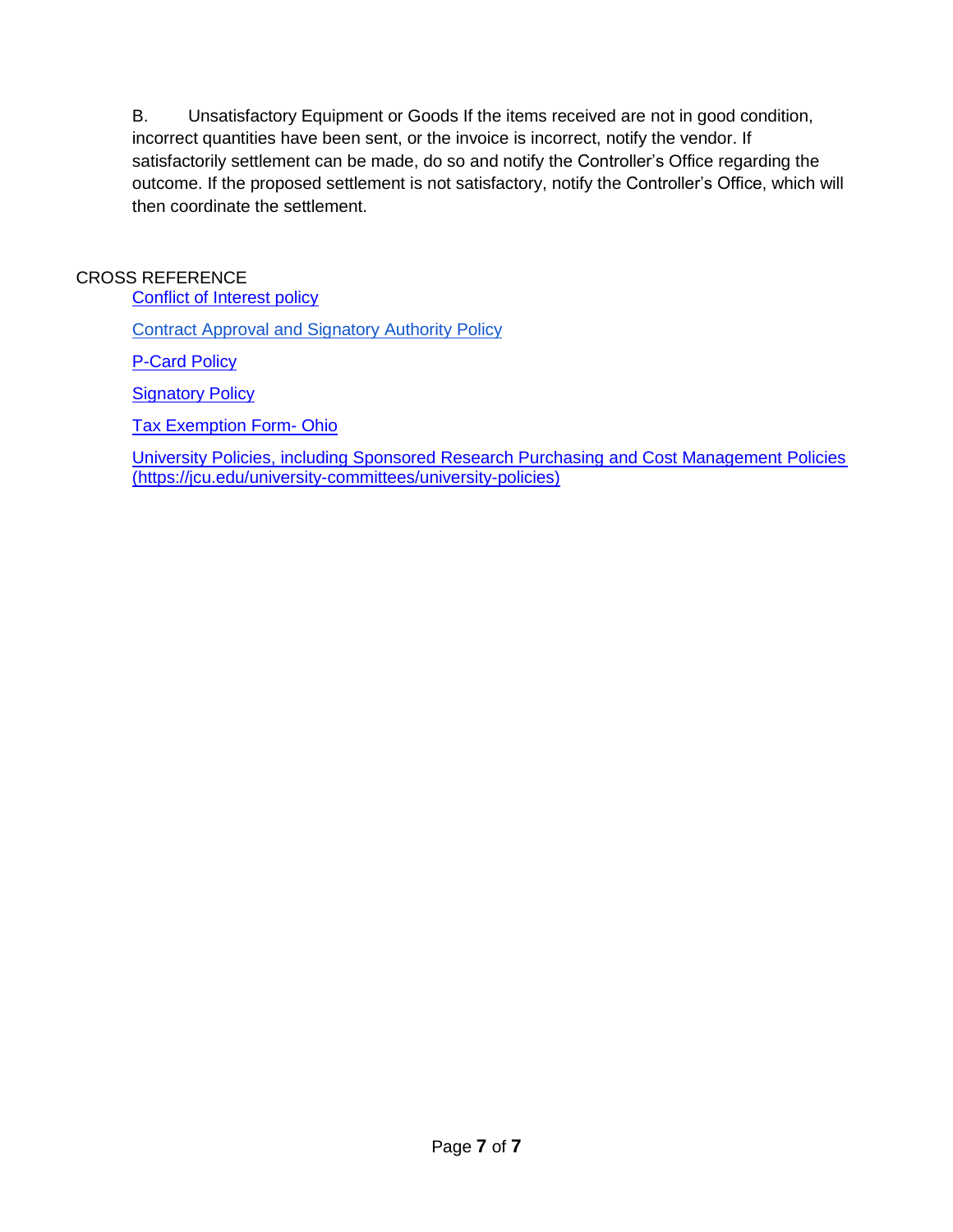## <span id="page-7-0"></span>**Addendum A: Purchases of Technology**

STATEMENT REGARDING PURCHASES OF TECHNOLOGY- Information Technology Service (ITS) is charged with supporting University-owned computer hardware, software and peripherals in ways that meet the University's strategic priorities and support the mission of the University. ITS is responsible for maintaining the University network, servers, workstations, and peripherals, and maintaining quality at reasonable costs. This addendum establishes standards, guidelines, and procedures for the purchase of University technologies regardless of the funding source.

PURPOSE: To ensure that all purchased technologies are sustainable, compatible with existing systems, and can be efficiently supported. ITS has numerous agreements with hardware, software, network, and telecommunication vendors, service agencies, multimedia companies, software developers and others.

PROCEDURES: All technology related purchases must go through the ITS Department, regardless of the funding source, this includes but is not limited to:

- 1. Computers and servers of any form factor
- 2. Peripheral equipment (e.g. printers, scanners, etc.)
- 3. Software both enterprise and end-user
- 4. Cloud based software services
- 5. Technology services and consulting (i.e.
- 6. Network devices

7. AV equipment including displays, televisions, projection equipment, and control systems

8. Electronic access control and surveillance equipment including door hardware and software systems

- 9. Environmental monitoring equipment
- 10. All associated maintenance [Contracts](#page-0-2)

Standardization allows the university to efficiently select and manage technology, obtain better technology pricing, reduce maintenance costs and increase access to training and assistance.

Centralized purchasing of technology hardware, software, and services ensure:

- 1. Compatibility with campus network environment
- 2. Compliance with campus technology security policies
- 3. Appropriate cybersecurity review for sensitive data protection
- 4. Suitability based on assessment
- 5. Licensing compliance for software
- 6. Hardware and software that can be efficiently supported
- 7. Availability of sufficient resources (including initial and recurring costs)
- 8. Compliance with campus technology policies such as one computing device per user

These standards are re-evaluated periodically based on common needs, vendor offerings, cost, reliability, supportability, quality, sustainability, compliance with recycling policies and timeliness of